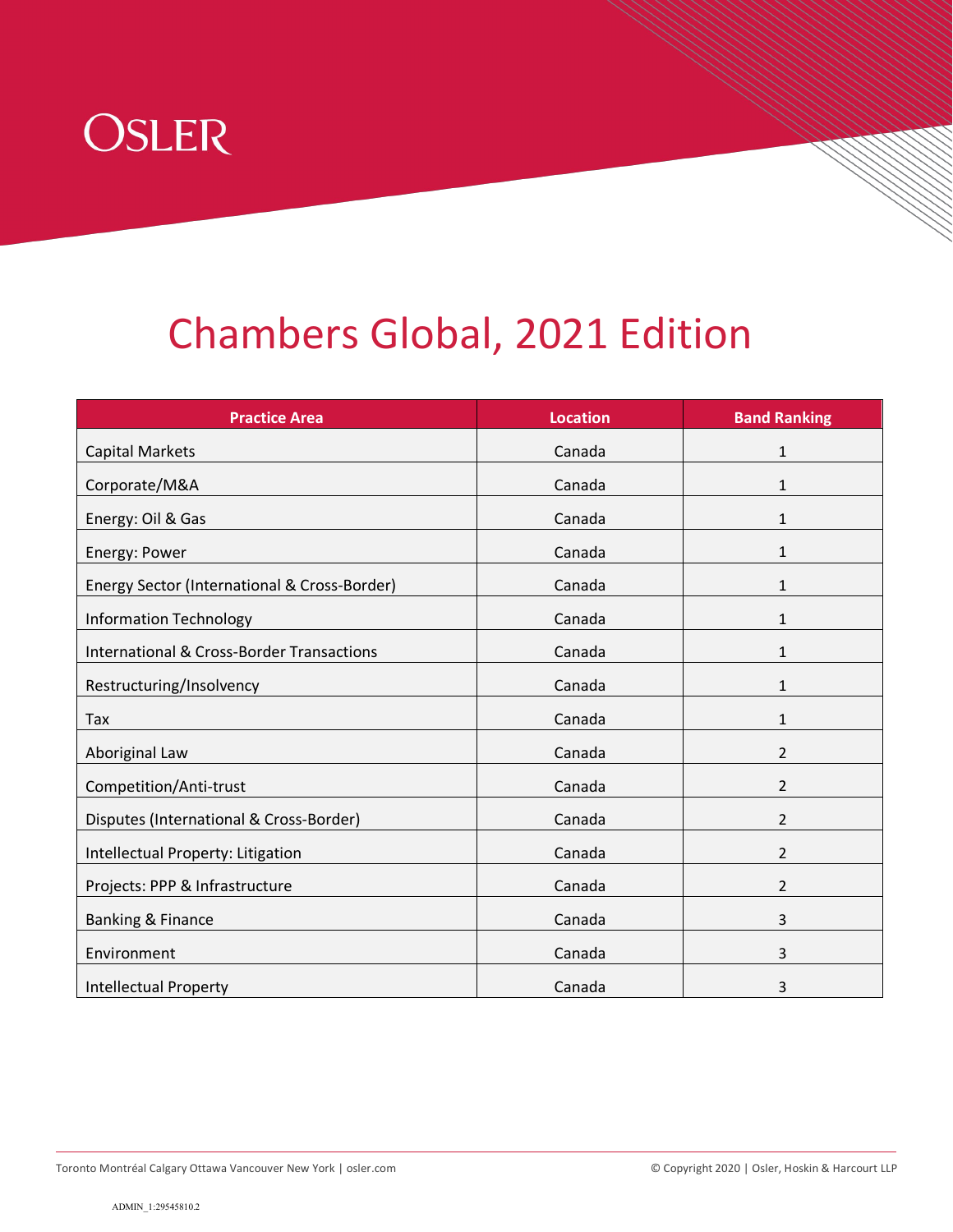## **Individual Lawyer Rankings**

| Lawyer                                | <b>Practice Area</b>                  | <b>Jurisdiction</b> | <b>Band Ranking</b>          |
|---------------------------------------|---------------------------------------|---------------------|------------------------------|
| Al Meghji                             | Tax: Litigation                       | Toronto             | Star Individual              |
| Alan Hutchison                        | Mining (International & Cross-Border) | Vancouver           | 4                            |
| Andraya Frith                         | Franchising (Global-wide)             | Toronto             | 5                            |
| <b>Bradley (Brad) White</b>           | Intellectual Property: Litigation     | Ottawa              | 1                            |
| Christopher (Chris)<br><b>Bennett</b> | Project Finance                       | Toronto             | 1                            |
|                                       | Projects: PPP & Infrastructure        | Toronto             | 1                            |
| Christopher (Chris) Naudie            | Competition/Antitrust: Litigators     | Toronto             | 3                            |
| Craig Spurn                           | Energy: Oil & Gas (Transactional)     | Calgary             | 2                            |
| Desmond Lee                           | Capital Markets: Debt & Equity        | Toronto             | 1                            |
| Donna White                           | <b>Intellectual Property</b>          | Ottawa              | $\overline{2}$               |
| Douglas (Doug) Bryce                  | Corporate/M&A                         | Toronto             | <b>Eminent Practitioners</b> |
| Douglas (Doug) Marshall               | Corporate/M&A                         | Toronto             | 3                            |
| <b>Edward Rowe</b>                    | Tax                                   | Calgary             | 5                            |
| Efetobor (Tobor) Emakpor              | Projects: PPP & Infrastructure        | Toronto             | 2                            |
| <b>Emmanuel Pressman</b>              | Corporate/M&A                         | Toronto             | 2                            |
| <b>Firoz Ahmed</b>                    | Tax                                   | Toronto             | 1                            |
| <b>Frank Turner</b>                   | Corporate/M&A                         | Calgary             | 5                            |
| Jacob Sadikman                        | Energy: Power (Transactional)         | Toronto             | $\overline{2}$               |
| Janice Buckingham                     | Energy: Oil & Gas (Transactional)     | Calgary             | 1                            |
| Jennifer Fairfax                      | Environment                           | Toronto             | 3                            |
| Jeremy Dacks                          | Restructuring/Insolvency              | Toronto             | 5                            |
| Jeremy Fraiberg                       | Corporate/M&A                         | Toronto             | 3                            |
| John W Groenewegen                    | Private Equity: Buyouts               | Toronto             | 3                            |
| Kaeleigh Kuzma                        | Competition/Antitrust                 | Toronto             | Up and Coming                |
| Larry Lowenstein                      | Dispute Resolution: Litigation        | Toronto             | 3                            |
| Marc Wasserman                        | Restructuring/Insolvency              | Toronto             | 1                            |
| Mark Brender                          | Tax                                   | Montréal            | 5                            |
| Martin Ignasiak                       | Energy: Oil & Gas (Regulatory)        | Calgary             | 3                            |

Toronto Montréal Calgary Ottawa Vancouver New York | osler.com © Copyright 2020 | Osler, Hoskin & Harcourt LLP